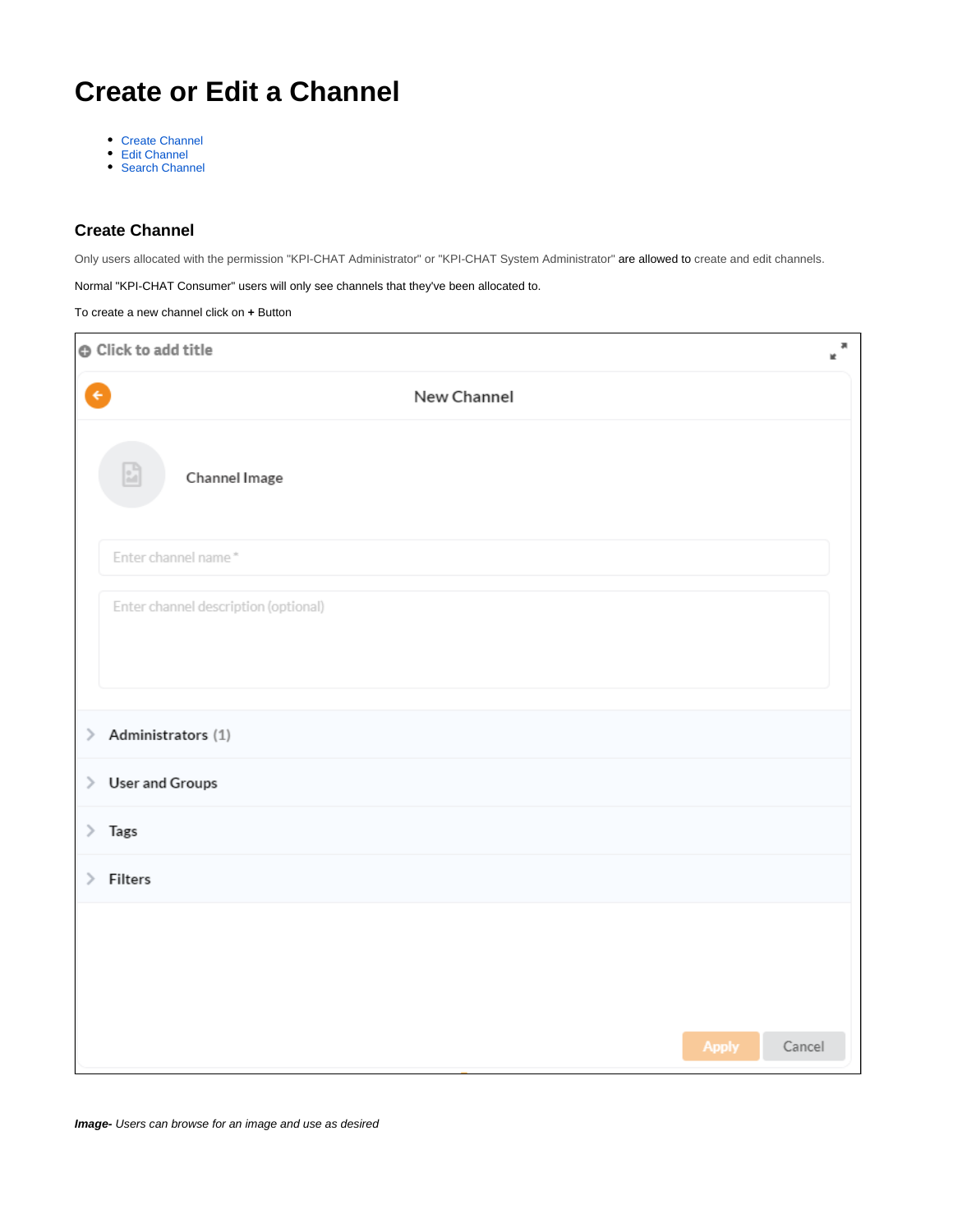**Channel Name** - Name of the channel as desired

**Enter Channel Description(Optional)** - Description of the Channel

**Administrators** - Administrators can be added here , only "KPI-CHAT Administrators" and "KPI-CHAT System Administrators" can be added here

**Users and Groups** - "KPI-CHAT Consumers" can be added here. Alternatively, users can add Groups, as defined in TrueChart Management Console

**Tags** - Tags are used for identification of the channel

Filters - Filters to be used in channel can be added here . Applied filters can be seen in right filter panel. learn more about Learn more about Filters and [Data Dependencies](https://dev.highcoordination.de/wiki/display/dkb/Filters+and+Data+Dependencies)

**Click on Apply to Create a New Channel and Confirm the pop up**

| <b>Create Channel</b>                         |                                      |  |  |  |
|-----------------------------------------------|--------------------------------------|--|--|--|
| Would you like to create channel information? |                                      |  |  |  |
| $\vee$ Apply                                  | <b>※</b> Discard changes and go back |  |  |  |

New channel will be created as below. By selecting the channel, the user will be presented with the Chat panel

|             | Click to add title                  |  | л<br>ĸ  |
|-------------|-------------------------------------|--|---------|
| $\equiv$    |                                     |  |         |
| Q Search    |                                     |  |         |
| 2S          | 20200814 - suk<br>2020-08-14, 13:24 |  | ⊕       |
| $\mathsf T$ | test123<br>2020-08-14, 14:09        |  | Ø       |
| SC          | SUK - Customer<br>2020-08-26, 12:26 |  | $\bf z$ |
| $\mathsf T$ | TEST1<br>2020-09-15, 15:13          |  |         |
|             |                                     |  |         |

Note that KPI-CHAT will automatically create an abbreviation from the first characters of the first 2 words. e.g. Sales Channel would provide SC .

This can be referenced when searching for channels.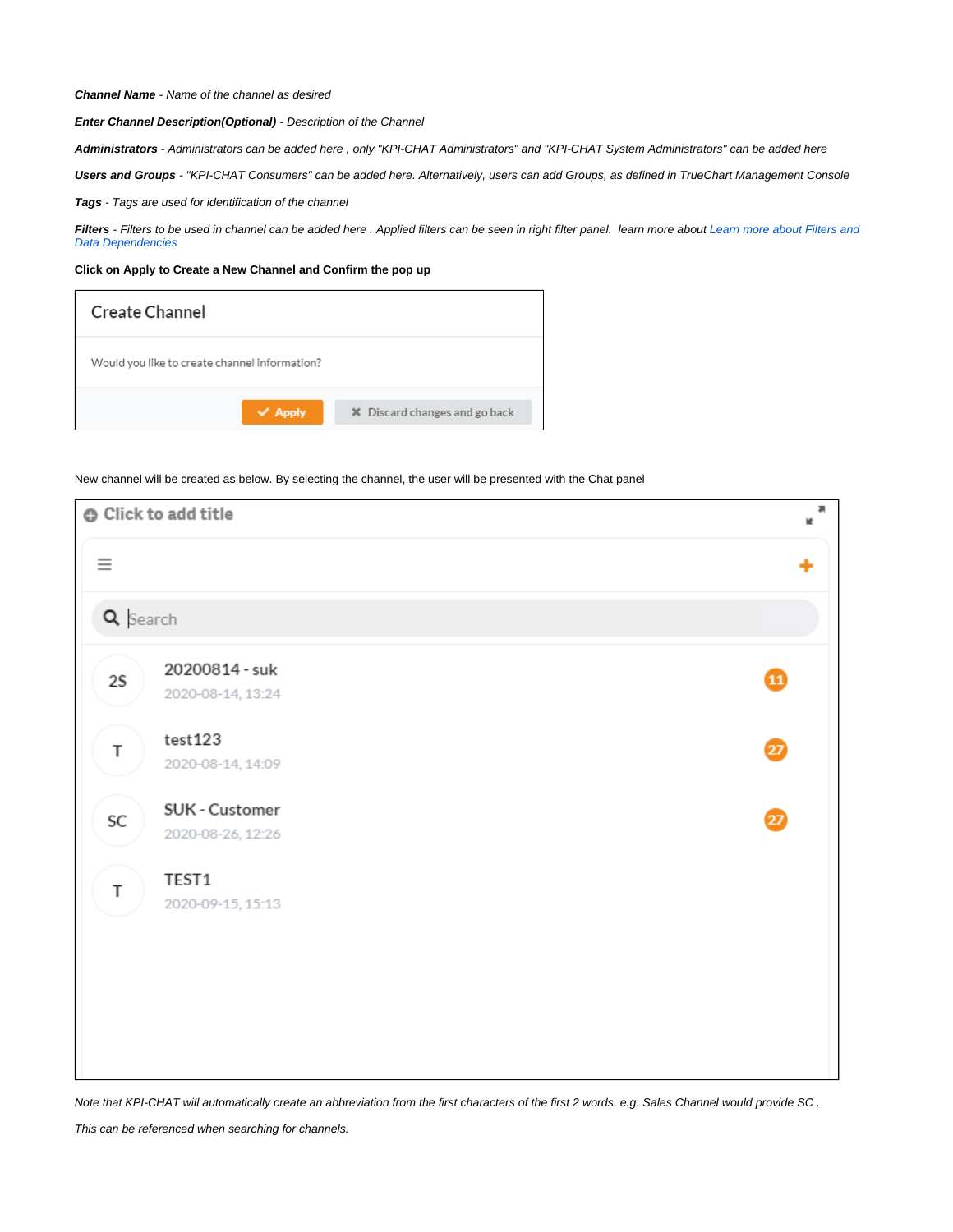# <span id="page-2-0"></span>**Edit Channel**

Hover over the channel in the Channel List, then select  $\overline{\mathcal{C}}$  to edit

The user will be presented with the Channel details for editing

| G | TEST1                                |
|---|--------------------------------------|
|   | 뵈<br><b>Channel Image</b>            |
|   | TEST1                                |
|   | Enter channel description (optional) |
|   | > Administrators (1)                 |
|   | > User and Groups (1)                |
|   | $\angle$ Tags                        |
|   | $\angle$ Filters                     |
|   |                                      |
|   | Apply<br>Cancel                      |

Change the required field and click on apply to update the channel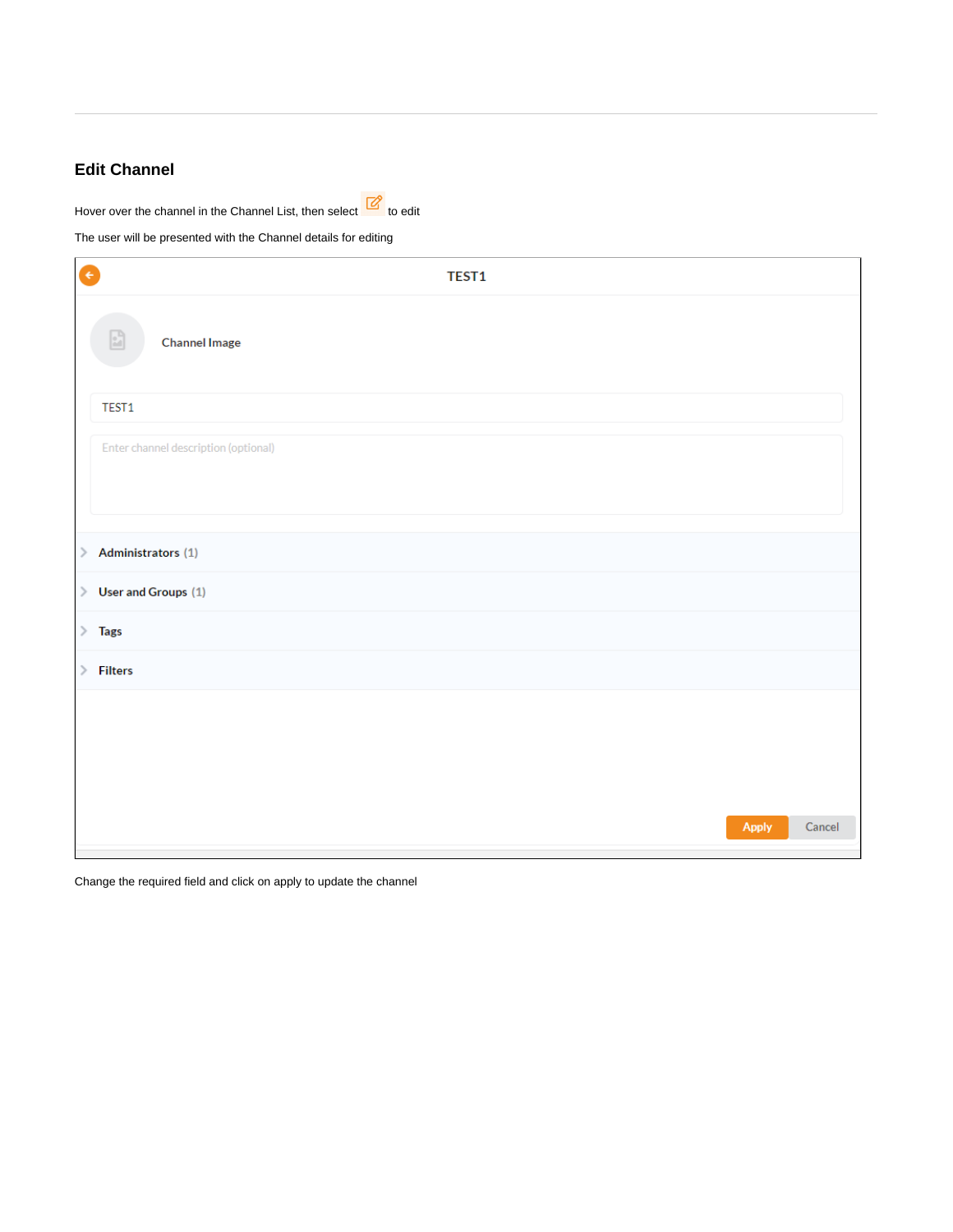| G<br>TEST1                           |  |  |  |  |
|--------------------------------------|--|--|--|--|
| <b>Channel Image</b>                 |  |  |  |  |
| TEST1                                |  |  |  |  |
| Enter channel description (optional) |  |  |  |  |
|                                      |  |  |  |  |
| > Administrators (1)                 |  |  |  |  |
| > User and Groups (1)                |  |  |  |  |
| $\angle$ Tags                        |  |  |  |  |
| $\angle$ Filters                     |  |  |  |  |
|                                      |  |  |  |  |
| Cancel<br>Apply                      |  |  |  |  |
| Confirm the changes                  |  |  |  |  |
| Update Channel                       |  |  |  |  |



## <span id="page-3-0"></span>**Search Channel**

Click on the Search Channel box